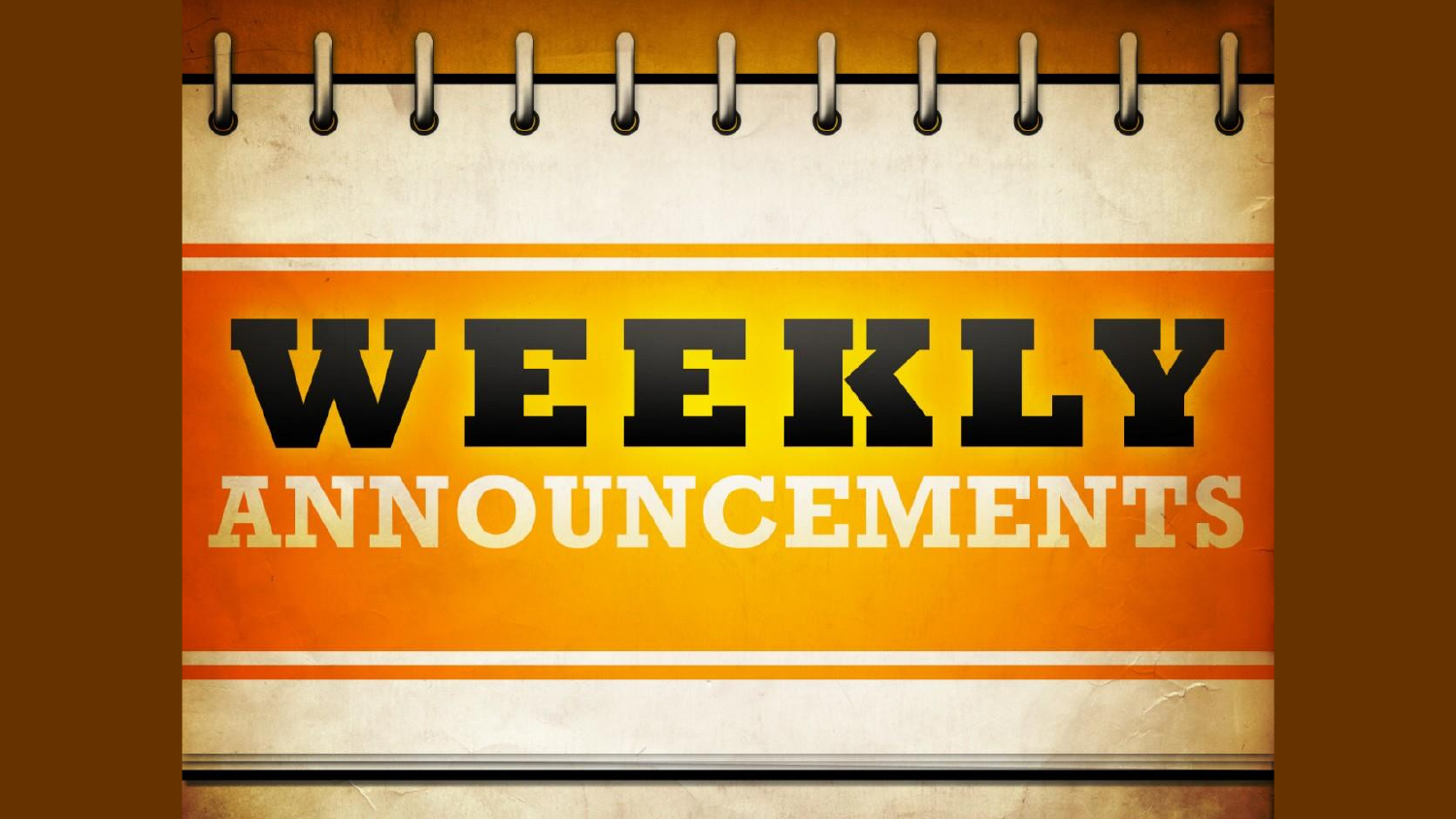#### **Moving with the State of IL to Phase 5**

**IL State decided to move to Phase 5 beginning June 11.** We thank the Lord that we reached this milestone. With these state plans starting **from today the church will:**

- **Cancel the registration to attend any services.**
- **There will be no social distancing except for the last row in St. Mark church and the last two rows in the Resurrection church for those who still prefer to keep some social distancing.**
- **Masks are required for those who are not vaccinated but vaccinated people can remove the mask.**
- **The church will function with full capacity as we were normally functioning before the pandemic.**
- **We take this opportunity by the end of this phase which we lived in since March 2020 to first thank the Lord who watched over all of us.**

• **And also to thank the church sons and daughters who put enormous efforts in ushering, registration, streaming services, and serving as deacons to maintain the church open and safe during this tough period.**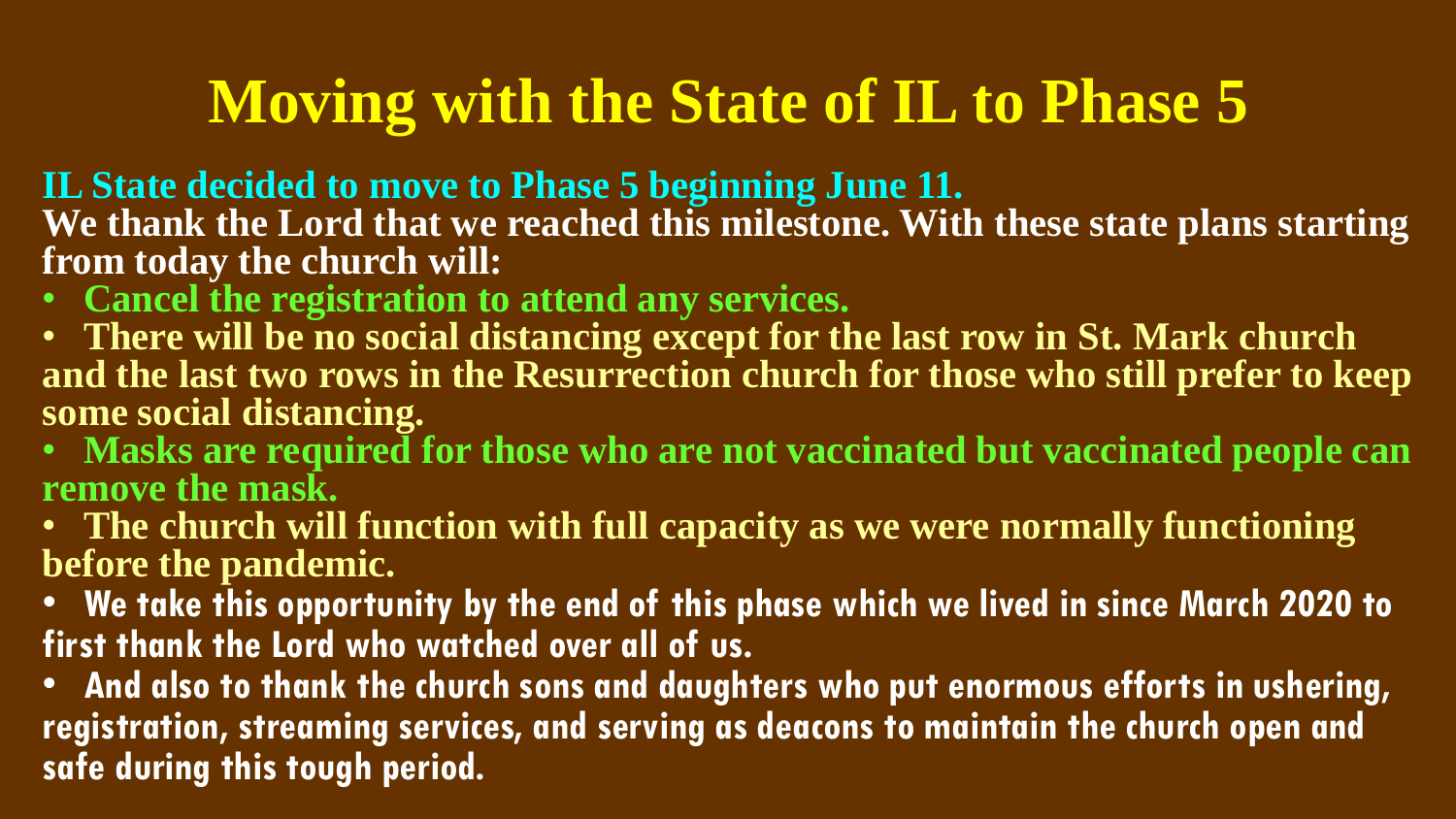#### **Family Life Meeting**

 **Our church treasurer, Mr. Maher Harb, will be giving a series of talks on "Financial planning and saving for college". Today he will speak about an "Introduction to financial planning".**

 **We meet every week at 11:45 in the old basement of St. Mark church.** 

 **Coffee and refreshments will be served. Hope to see everyone and bring a friend!**

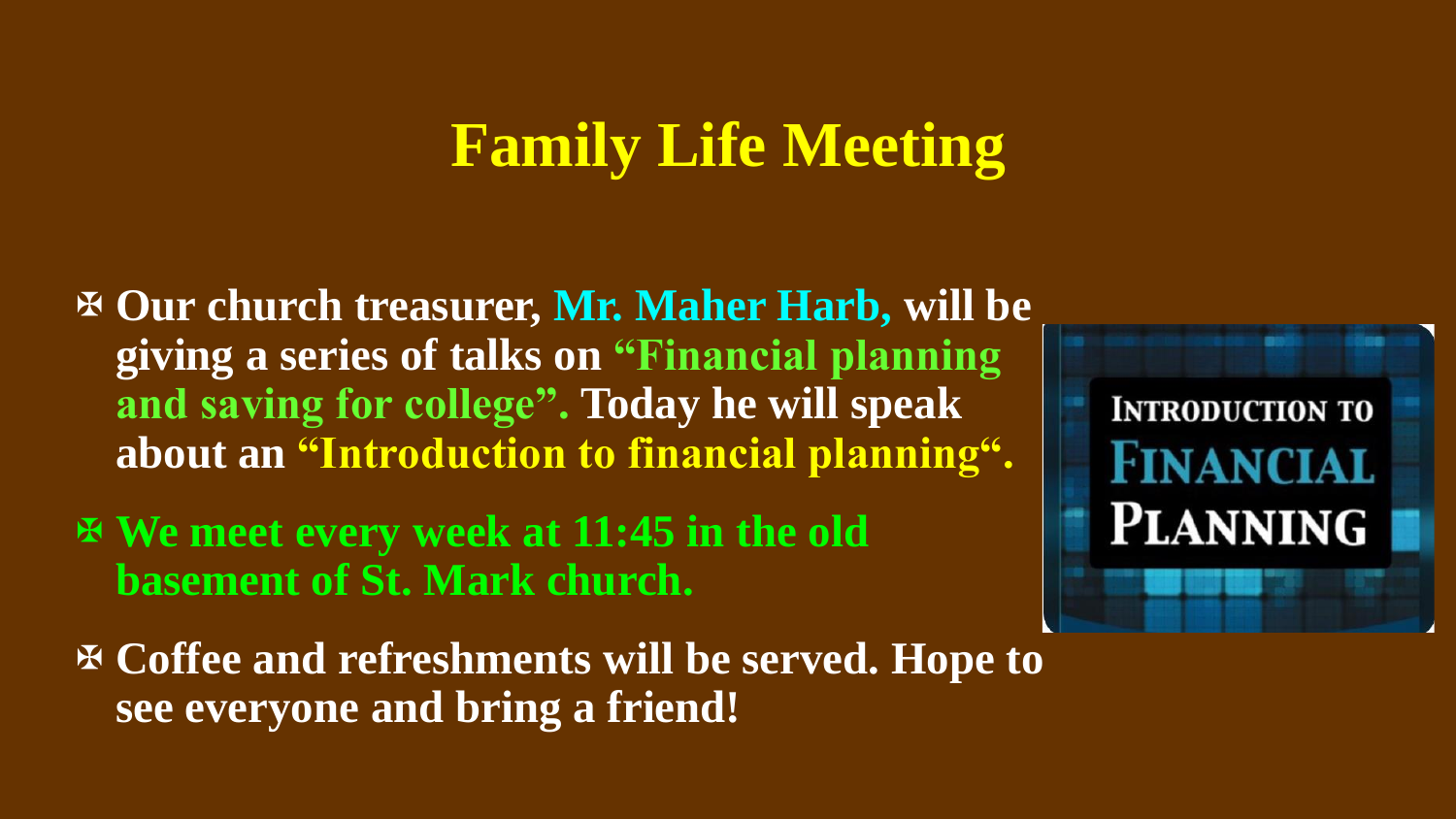# **All Sunday School Classes to go back to Weekly in Person**

• **We resumed In Person Sunday School classes for every grade every Sunday. Classes will begin at 11:45.** 

• **To maintain the safety: unvaccinated children & servants are required to wear masks and will still be required to be distanced 3 feet apart as dictated by the state guidelines.** 

• **If your child is unable to come in person, a virtual option will still also be available.**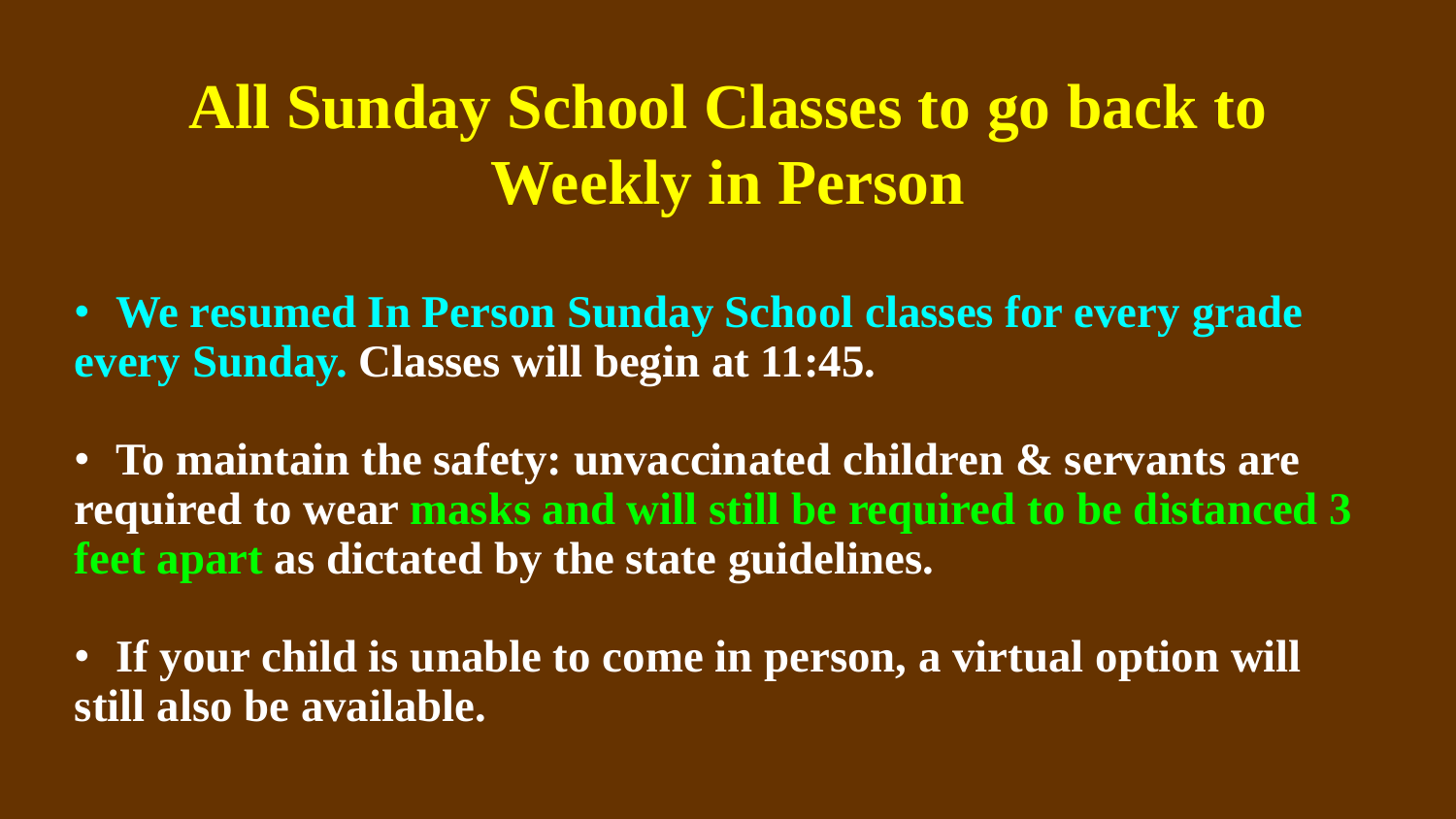† **7:00 pm - Saturday Vespers** † **7:45 pm – 1 st Timothy Bible Study & Hymns lessons** † **8:30 pm Midnight Praise**

سسالتزبولس الرسول الادبلى

الى تلمىلىدتىموثا صس الرسالة الرعوية

كل يوم سبت بعد صلاة عشية من ٧:٤٥ الى ٨:٣٠ م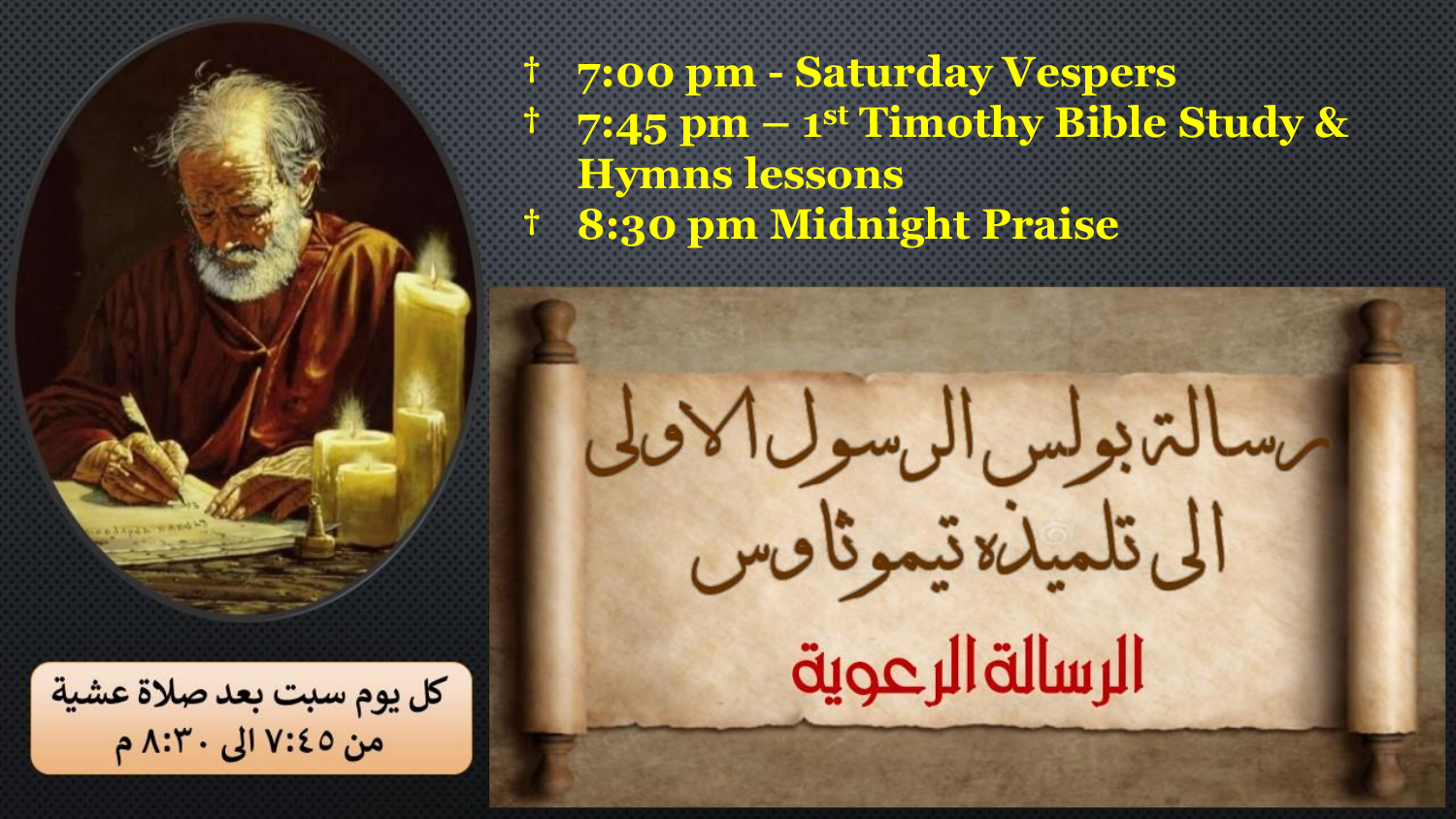## **Weekly Prayer Meeting**

- **When: Every Friday What time: from 7 to 8 pm in St. Mark church.**
- **You can follow the prayers online through the website link.**
- **After the prayer meeting there is a Bible study from 8 to 9 pm**







**CLICK TO JOIN**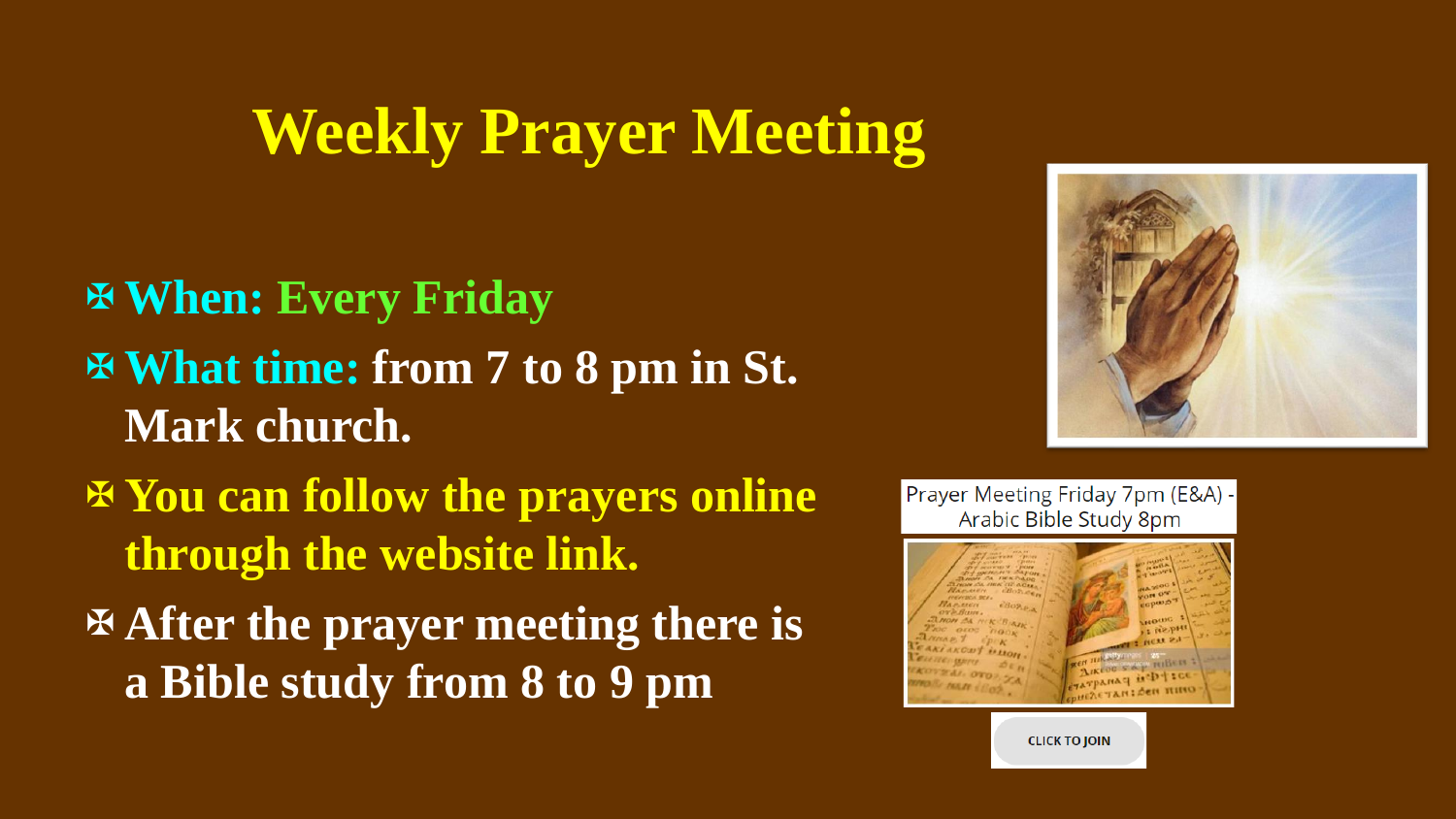# **Abouna Pavlos Confession Appointments**

 **Abouna Pavlos will be available for phone confession by phone.**

 **You can set an appointment through the confession schedule system available on the church website. Church Website**